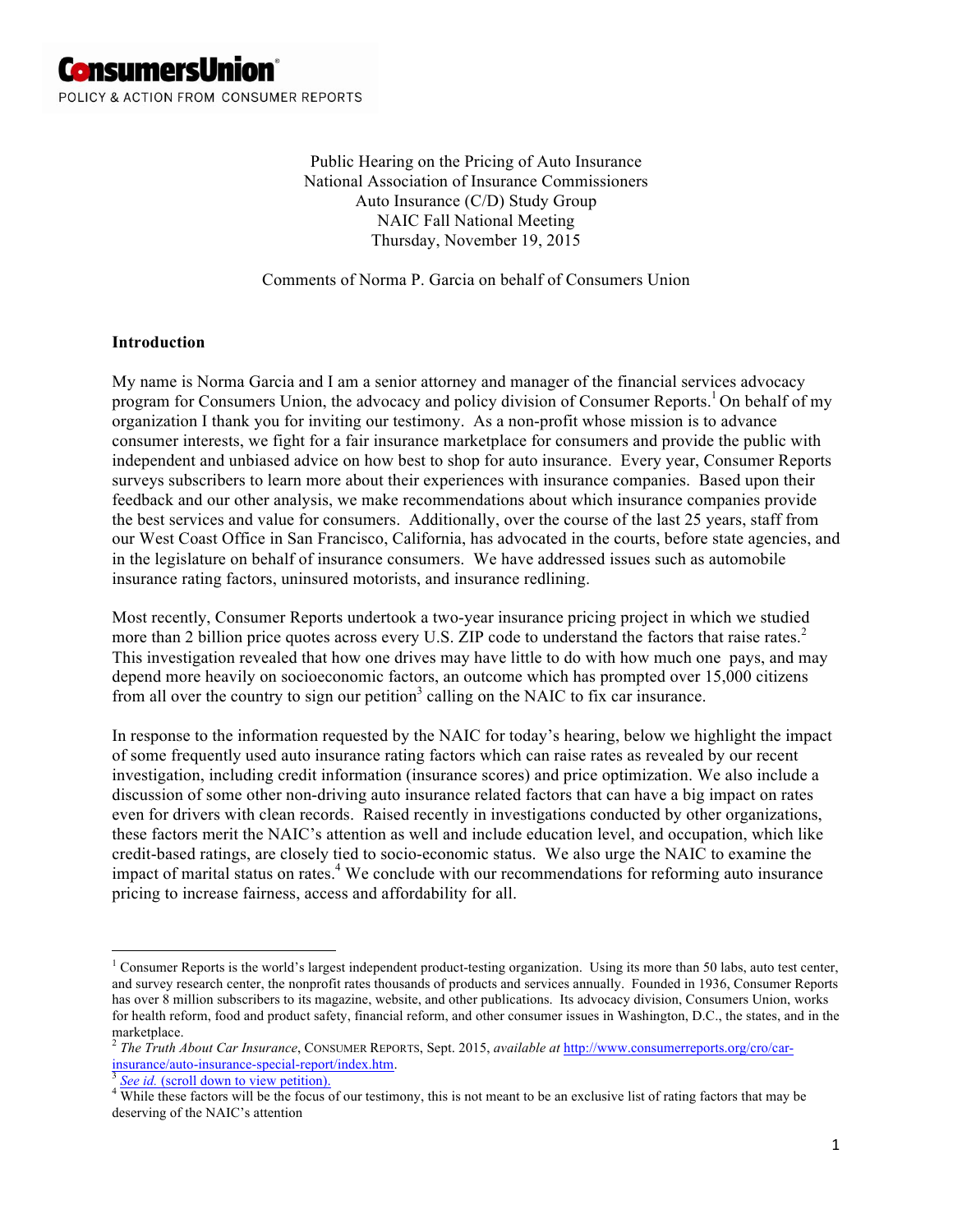#### **Question 1: What rating variables are being used by auto insurers?**

Insurance companies regularly consider driving related and non-driving related factors in pricing automobile insurance policies. Typical driving related factors include an insured's driving record, number of miles driven per year and years of driving experience. Common non-driving related factors considered can include credit related data, the likelihood of shopping for insurance from a competitor (price optimization), penalties for coverage lapses, education level, occupation, and marital status, to name a few. State laws may dictate which factors must or may be considered and how much weight the factors can have in overall pricing decisions. Some states do not allow insurance companies to consider certain non-driving factors such as credit information, price optimization, education level, occupation, and marital status.

## **Question 2: What effect do the rating variables have on consumers?**

The impact of rating variables on consumers depends upon which factors are used, whether they are mandatory or discretionary, and how much weight each factor is given in the overall pricing of a consumer's auto insurance policy. When driving-related variables are considered first and foremost in pricing, good drivers pay less and bad drivers pay more, even if some non-driving related factors are allowed.

This is the regulatory pricing structure in place in California since 1988, enacted through the voter mandate known as Proposition 103.<sup>5</sup> Driving related factors tied directly to the individual's performance (driving safety record), frequency as a driver behind the wheel (number of miles driven per year) and skill level (years of driving experience), --in this order--are required to be the prime determinants in establishing auto insurance rates for consumers. The law requires that insurers give these factors more weight in pricing decisions, even when considering non-driving related factors that are permitted by law.

As a result, in California, how one drives matters most in how much one pays for auto insurance and this has proven to be a successful model for insurance rate regulation. In 2013, Consumer Federation of America examined the impact of Proposition 103 and concluded that California's insurance market remains robust and competitive and that the best practices inherent in Proposition 103 have saved consumers billions of dollars at the same time. Many factors contribute to its success, including requiring the prior approval of rate changes, opportunities for the public to participate in ratemaking process and a rating variable structure that ties rates most closely to how one drives, to name a few.<sup>6</sup> Not only is the auto insurance marketplace in California thriving with the participation of nearly every major insurer operating nationwide, but good drivers in California are rewarded with lower premiums. Nor do they have to subsidize bad drivers who in many other states may get more favorable treatment when driving related factors do not count most and some non-driving related factors, particularly credit rating, education level, and occupations are considered.

Of the non-driving related factors considered in pricing policies in many states, there are several commonly used variables that we believe ought to be banned in every state. These are factors that may more closely reflect an individual's socioeconomic standing. Whether or not they have any predictive value as some insurers assert, they closely correlate with race and income, which are rating factors prohibited in every state as unfairly discriminatory. In this category we place using credit based data, education level, occupation to determine rates. Nowhere is the unfairness of considering these factors

<sup>&</sup>lt;sup>5</sup> Proposition 103 enacted Sections 1861.05-1861.14 of the *California Insurance Code* 6 Consumer FED'N OF AMERICA, WHAT WORKS: A REVIEW OF AUTO INSURANCE RATE REGULATION IN AMERICAN AND HOW BEST PRACTICES SAVE MILLIONS OF DOLLARS (2013), *available* at http://www.consumerfed.org/pdfs/whatworksreport\_nov2013\_hunter-feltner-heller.pdf.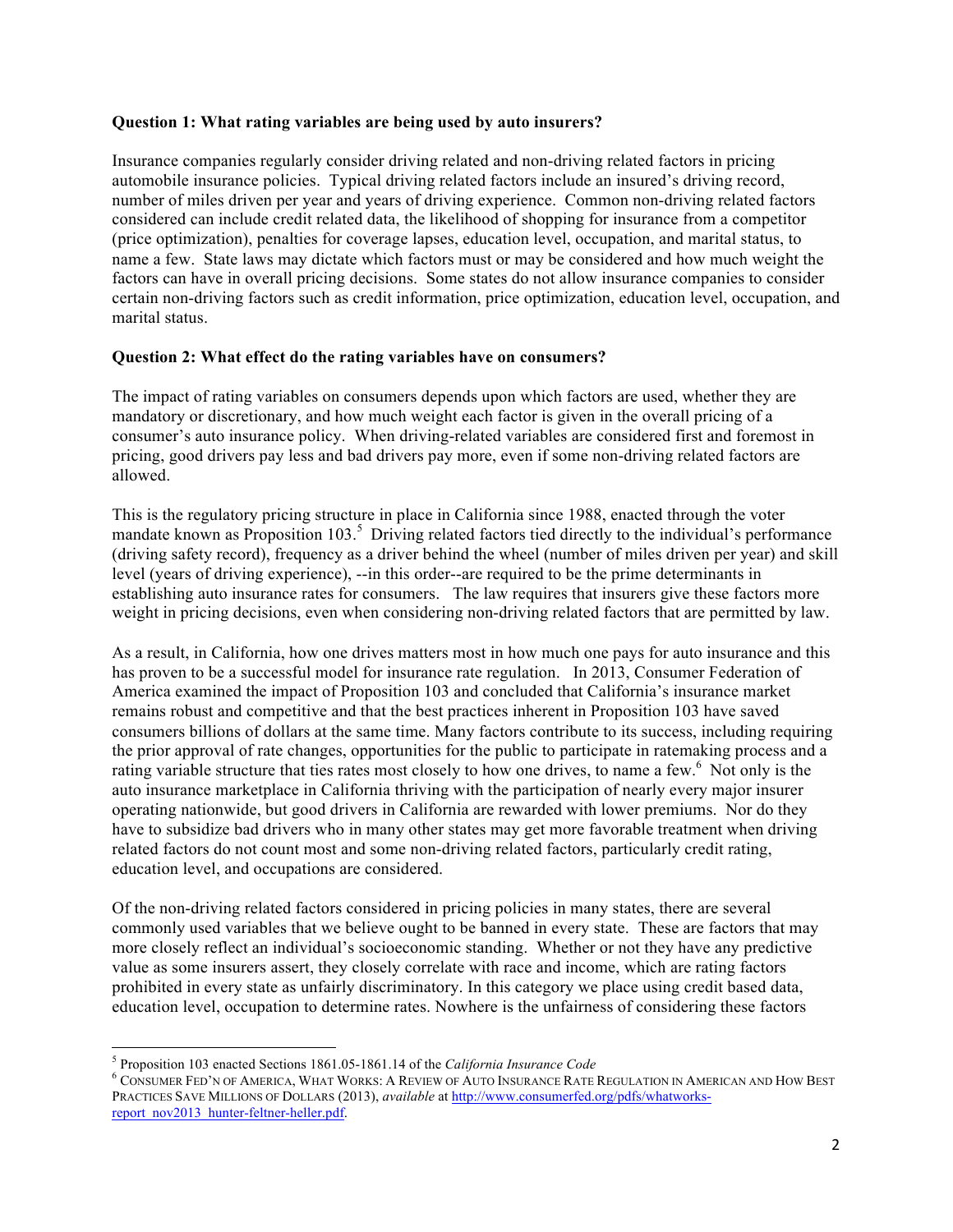most evident as when excellent drivers are charged much more for their auto insurance when such factors are considered in pricing.

#### Credit Information in Insurance Pricing

For many years, Consumer Reports and Consumers Union have raised concerns about the use of credit information in auto insurance pricing. In 2006, Consumer Reports published *Caution! The secret score behind auto insurance* which alerted consumers those credit-based insurance scores had become as important in determining their annual premiums as their driving record and the neighborhood of residence.<sup>7</sup> The same year, Consumers Union published an in-depth white paper entitled *Score Wars*: *Consumers Caught in the Crossfire--The Case for Banning Credit Information in Insurance Pricing*. 8 Though we published these items nearly 10 years ago, our concerns over the use of credit data in insurance underwriting have not abated and the points we made then about the negative public policy ramifications remain relevant today. These include secrecy in determining insurance scores such that consumers cannot reasonably know what goes in them, problems with accuracy of information contained in credit files that underlie insurance scores derived from credit information, the existence of alternatives to using insurance scores to predict claims, the unfavorable impact on low-income and minority communities when credit scores function as proxies for race and income, and the insufficiency of current laws to protect against unfair results in states that allow the practice. We note that three states do not allow the use of credit information in auto insurance pricing decisions. These are California, Hawaii and Massachusetts.

After reading Consumer Reports' September 2015 report, many consumers wrote to us and were outraged about the use of credit data in pricing their insurance policies. They had plenty to say about how this common practice is impacting them.

## Aaron and Betty from Zanoni, Missouri have a message for you:

*"Dear Insurance Policymakers, We feel we are discriminated against our insurance premiums because we do not have a credit card or even a debit card. We pay with cash or check. We pay our bills ON TIME whether it is for utilities, doctor's bills, medicines or car repairs. We may drive our drive for 10 to 12 years. We own our home with no mortgage and our land is paid for. We pay our personal property taxes IN FULL every year. WHY are our insurance premiums more because we don't have a credit score? It is NOT FAIR to be paying a higher premium. Please help us and others like us who pay on time and don't own credit cards! Thank you for your help! P.S. No traffic tickets, accidents or any moving violations."*

Similarly impacted, George from San Antonio, Texas shared his story about how the use of credit information has raised his insurance prices. In his case, he is penalized by insurance scoring because he does not have outstanding debts. He said,

*"My auto insurance company raised my premiums based on my credit score. Although I have a very good credit score, it is not tops. The insurance company customer service rep. told me that my score was not the highest because I had no debts, no mortgage (house is paid for) and no car loan (car is paid for). They said if I took out a loan my score would go up and my insurance premiums could be lowered."*

<sup>7</sup> *Caution! The Secret Score Behind Your Auto Insurance*, CONSUMER REPORTS, Aug. 2006, *available at* 

http://consumersunion.org/pdf/CR-Aug2006.pdf.<br><sup>8</sup> Norma P. Garcia, Consumers Union, Score Wars: Consumers Caught in the Crossfire – The Case for Banning the USE OF CREDIT INFORMATION IN INSURANCE (2006), *available at* http://consumersunion.org/pdf/ScoreWars.pdf.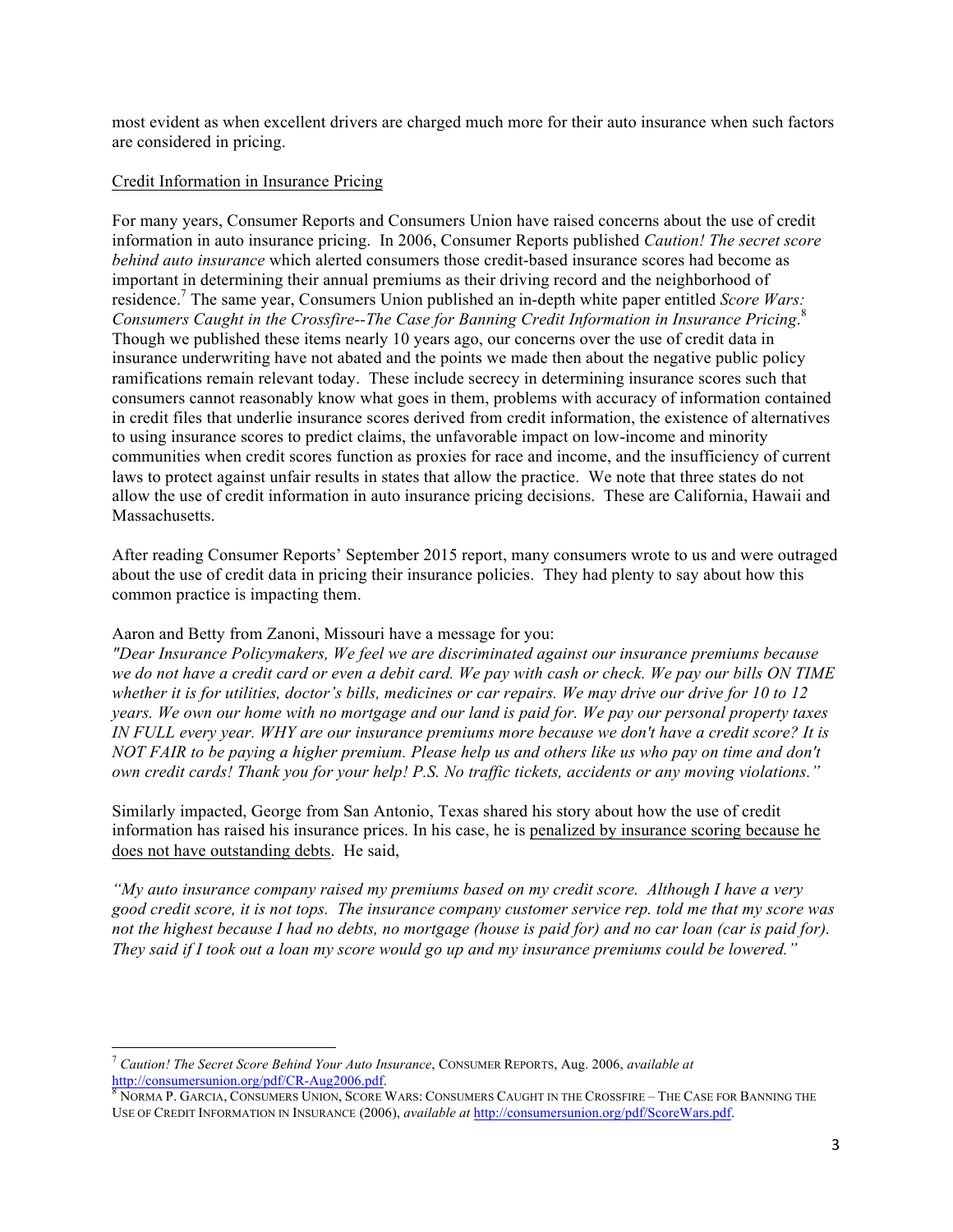Kathleen from Duluth, Minnesota shared a similar story.

*"My car insurance rate went up considerably about a year ago. AAA stated it was because I don't use credit cards. They said I would have to get a credit card and use it on a regular basis in order for my insurance rate to go back to normal. I have a good driving record etc. I have no interest in using a credit card. I did a little research and apparently this is legal in the state of MN. It's just not right."*

Joseph from Wilmington, Delaware put it bluntly, *"Folks who manage to not need credit cards or loans are more likely to file? What lunatic dreamed this one up?"*

Cathy from Wooster, Ohio told us about how her non-U.S. resident status has impacted her credit and hence her insurance costs.

*"I am one of about 500,000 Canadians who spend their winters in the US, many of whom own residences and cars in the US. My insurance for my US car is with Progressive (although all companies do this) which refuses to gives (sic) me its best rate because I do not have a US credit rating. The fact is that as a non-resident I cannot get a social security number and thus cannot apply successfully for a US credit card, despite the fact that in Canada I have an extremely high credit rating. . . The result is that we are lumped together with all Americans who do not have a credit rating and pay a financial penalty for our insurance as a result."*

Selma, a disabled senior citizen from Houston, Texas told us how getting sick impacted her auto insurance rates. She said:

*"We recently had our excellent credit score drop. All our insurance rates promptly jumped to almost double from 3 separate insurance companies upon renewal. These companies (Travelers, GMAC, National, Allstate) who have carried our insurance for over 7 years without claims yet they increase our rates based on a drop in our credit score. This is just a means to increase their profits and is plain wrong. For disabled seniors living on a fixed income who struggle to make ends meet this becomes an inescapable trap. With raising medical expenses it often becomes a choice of purchasing medicines and paying doctors or credit card bills on time which drops your credit score. Once the credit score is dropped all your insurance rates increase stretching an already tight budget even more. Strapped seniors who suddenly find themselves with unaffordable insurance rates than are forced to start using their credit cards to pay the suddenly outrageous rates; They then end up with large credit card bills which decreases their credit score even more and the cycle continues in a downward spiral."*

Several consumers shared their stories about how perplexed they are that good credit scores do not necessarily mean good insurance scores and that it is unfair they are getting dinged with higher rates.

For example, Thomas of Seattle, Washington said:

*"I was recently informed, when receiving an auto insurance renewal offer that I was not eligible for their "preferred" rate due to my low auto insurance score from the TransUnion credit reporting agency. . .I happen to have an excellent regular credit score (according to TransUnion), of approximately 812. This is the score I received from them when I bought my last care in 2012. And currently, according to TransUnion, I now have a regular credit score of 790 (still excellent). I am a member of Kredit Karma (info supplied by TransUnion), an on-line credit reporting system supplied to me in association with my Sears credit account. It is by utilizing my Kredit Karma information that I was made aware of the fact that TransUnion is giving me a "Very Poor" auto insurance credit score, and thereby creating a situation whereby my auto insurance company is able to charge me a "non-preferable" rate for my auto insurance. In my opinion, this represents collusion between the credit-reporting industry and the auto insurance industry. Not one of the auto insurers I have spoken with has been willing/able to do anything regarding this false auto insurance credit score (even given the fact that I have had no tickets or accidents in the last 20 years, coupled with my near perfect regular credit score 790-low 800's). And why should they? It is their license to steal from me, an otherwise proven person of High credit worthiness."*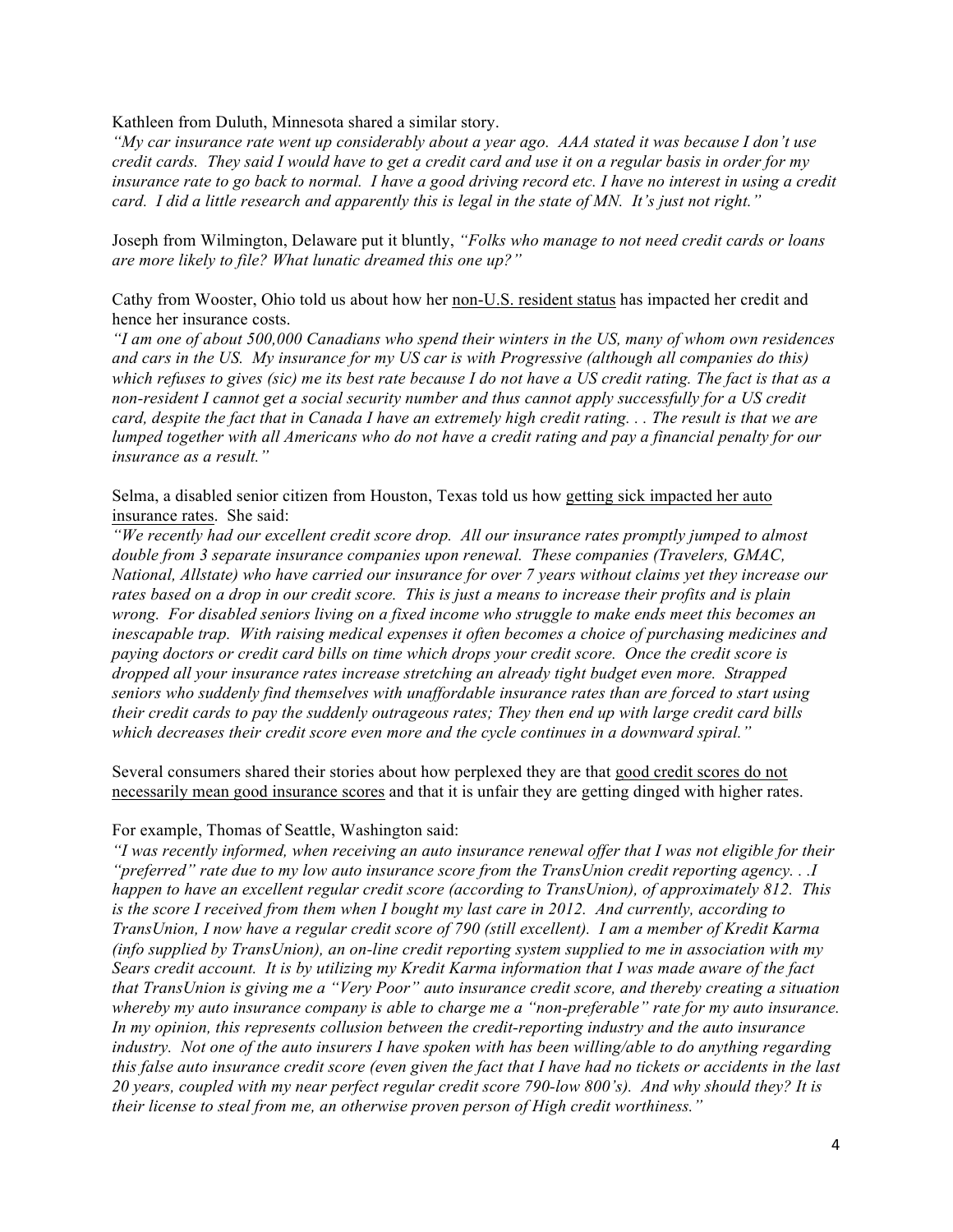April from Swanton, Vermont wrote:

*"Insurance Co [sic] are now looking at credit scores to determine insurance. I have a 795 credit score yet I was sent a paper saying that my insurance was at a higher rate because of my Credit score? Not to mention this is now another credit request that could affect my score without my consent."*

Kenneth from Santa Fe, New Mexico adds to this and mentions how the secrecy behind the insurance scores makes it confusing to understand why he pays so much for insurance. He wrote:

*"Several insurance companies have informed me that due to problems with my insurance credit report I have not been provided their best rate. The problem report was provided them by Transunion. I have gone to Transunion and cannot see anything wrong with my credit, though they admit some info provided to insurance companies is not provided to me."*

Still, others cite errors with the credit reporting bureaus and inconsistencies among bureau reports as reasons that have led to them paying higher insurance prices when credit information is used in the calculation.

#### For example, Randy from Canton, Illinois said:

*"I have had homeowners, car insurance, motorcycle insurance, etc. for over 40 years. Now because Transunion has my credit score screwed up and I won't pay to fix it, my insurances have all gone up due to being a larger risk. My credit is still considered good. I would hate to see it if it was bad. This isn't right."*

#### Judy from New York City wrote:

*"Based upon erroneous information and assumptions made hastily, my car insurance company with which I had worked for several decades doubled my insurance rates overnight. I have not been able to get copies of my credit scores from the 3 credit companies or to get them to remove the erroneous information to date."*

#### Larry from Fort Mohave, Arizona wrote:

*"Credit reports are not always accurate - ours are not. We attempted to have them corrected several years ago, but were not successful. An incorrect address in Texas - not Oregon - is on there because the bank sent the title to our pickup to another person with the same names when we paid off the contract. The bank never straightened that out, (the man in Texas was honest enough to send us our title.) Maybe the Texas guy's credit info goes on our report too - we don't know. We bought a house in 2013, therefore had several credit score inquiries and they lowered our scores because of that. The whole credit score system needs [to be] revised and insurance companies do too. (We each have a report, and one score is higher than the other.) Thank you for working on this injustice by insurance companies."*

And finally, on the problem of accuracy, Jeffrey from Nixa, Missouri wrote: *"Until credit scores are 100% correct for everyone, there (sic) use by companies should be outlawed!!"*

Others wrote about how unfair it is that using credit based information in a secret manner makes life more difficult for good drivers who are trying to make ends meet.

#### Kyle from Tumwater, Washington sums this up:

*"It is deplorable that while consumers are required to purchase auto insurance to drive on the public roads, insurers utilize credit scores and other baseless credit information to further marginalize the poor and those living on the margins. I am one of them. After 25 years with Allstate, I do not qualify for any of their advertised rates, apparently because of secret credit information they access in my credit reports. My credit in not bad, but apparently not good enough to qualify for Allstate's good rates despite my not*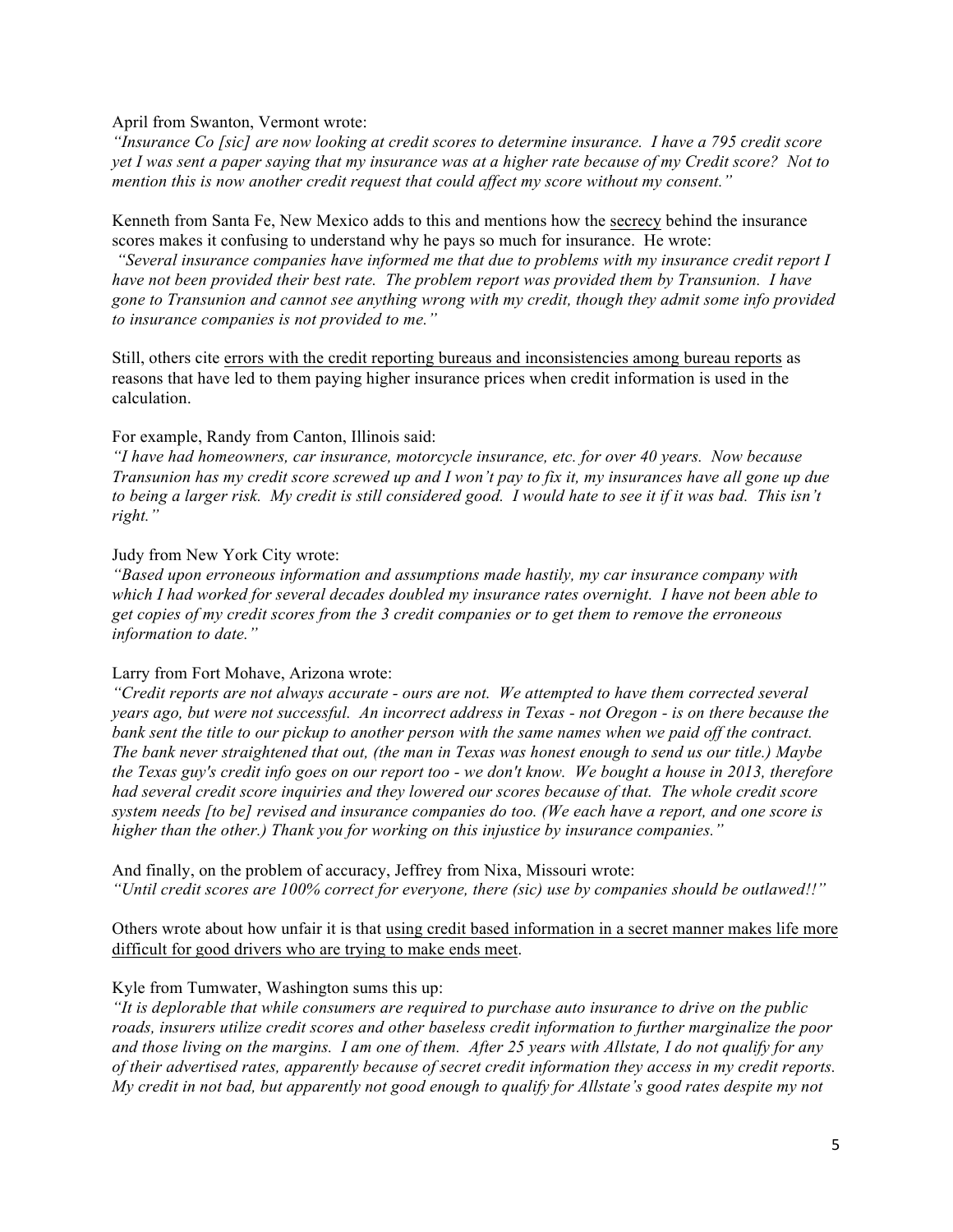*having accidents and that I've been with the company for more than a quarter of a century. This mean economy, this depression, has left me, along with countless others, living on the margins."*

These serious concerns with the unfair impact of insurance companies considering credit data in pricing are not the only problem.

Consumer Reports' recent investigation revealed another serious problem with auto insurance pricing in many states where credit data is allowed: *Excellent drivers with perfect driving records but with poor credit paid more for their auto insurance than drivers with a drunk driving conviction but an excellent credit history.* 9

We believe it is patently unfair and unwise to let convicted drunk drivers pay less for their auto insurance than an excellent driver with poor credit. When this is allowed, excellent credit can function as a socioeconomic buffer against being charged the highest rates, even if one has engaged in and has been convicted of the worst driving behavior possible-- drunk driving. When credit is allowed and matters too much, good drivers with poor credit can end up subsidizing the rates paid by convicted drunk drivers with excellent credit. In a pricing scheme that does not allow the use of credit information and places more emphasis on driving behavior, such a result would not be possible.

Additionally, from a public safety perspective, this makes no sense. Highway traffic safety is an important public safety priority and one that we have advocated for over many years and have written about in Consumer Reports.<sup>10</sup> That's one reason why we are extremely troubled when we see insurance companies giving convicted drunk drivers with excellent credit better rates than a safe driver with poor credit. According to the most recently available statistics from the Insurance Institute for Highway Safety (IIHS), there were over 11,000 known blood alcohol content (BAC) related driver deaths in 2013.<sup>11</sup> IIHS notes, "For the nation in 2013, BAC was reported for 72 percent of fatally injured passenger vehicle drivers."<sup>12</sup> No doubt, the hazards of drunk driving are painfully real. By contrast, despite the negative view of drivers with poor credit held by many insurance companies, we are not aware of any traffic fatalities attributable to poor credit, yet in many cases, these drivers continue to pay more than the most hazardous drivers on the road.

Robert from Cape Coral, Florida told us he thinks it's just plain unfair to have to subsidize bad drivers with better rates. He wrote:

*"No accidents 10 to 20 years. No tickets parking or speed to 20 years. Miles each year driven. Age and condition of auto mileage on auto. No DUI's. I haven't been stopped in over 20 years. I do not drive slow, nor excessively. I don't see why I must pay for others who do."*

## Education Level and Occupation as Rating Factors Create Unfavorable Outcomes for all Consumers and Especially Minorities and the Poor

In the current socio-economic environment in the United States, education level and occupation continue to be closely tied to race and income, factors which otherwise cannot legally be considered by insurance companies in calculating insurance premiums. For example, according the Bureau of Labor Statistics

<sup>9</sup> *The Truth About Car Insurance*, CONSUMER REPORTS, Sept. 2015, *available at* http://www.consumerreports.org/cro/carinsurance/auto-insurance-special-report/index.htm. 10 *Crash Course on Car Safety*, CONSUMERREPORTS.ORG, Aug. 2013,

http://www.consumerreports.org/cro/magazine/2013/10/crash-course-on-car-safety/index.htm.<br><sup>11</sup> Ins. Insti. for Highway Safety, General Statistics, Fatality Facts, State by State, Alcohol Involvement, 2013,

http://www.iihs.org/iihs/topics/t/general-statistics/fatalityfacts/state-by-state-overview#Alcohol-involvement (estimated number and percent of fatally injured passenger vehicle drivers with BAC ≥ 0.08 percent by state).<br><sup>12</sup> *Id.*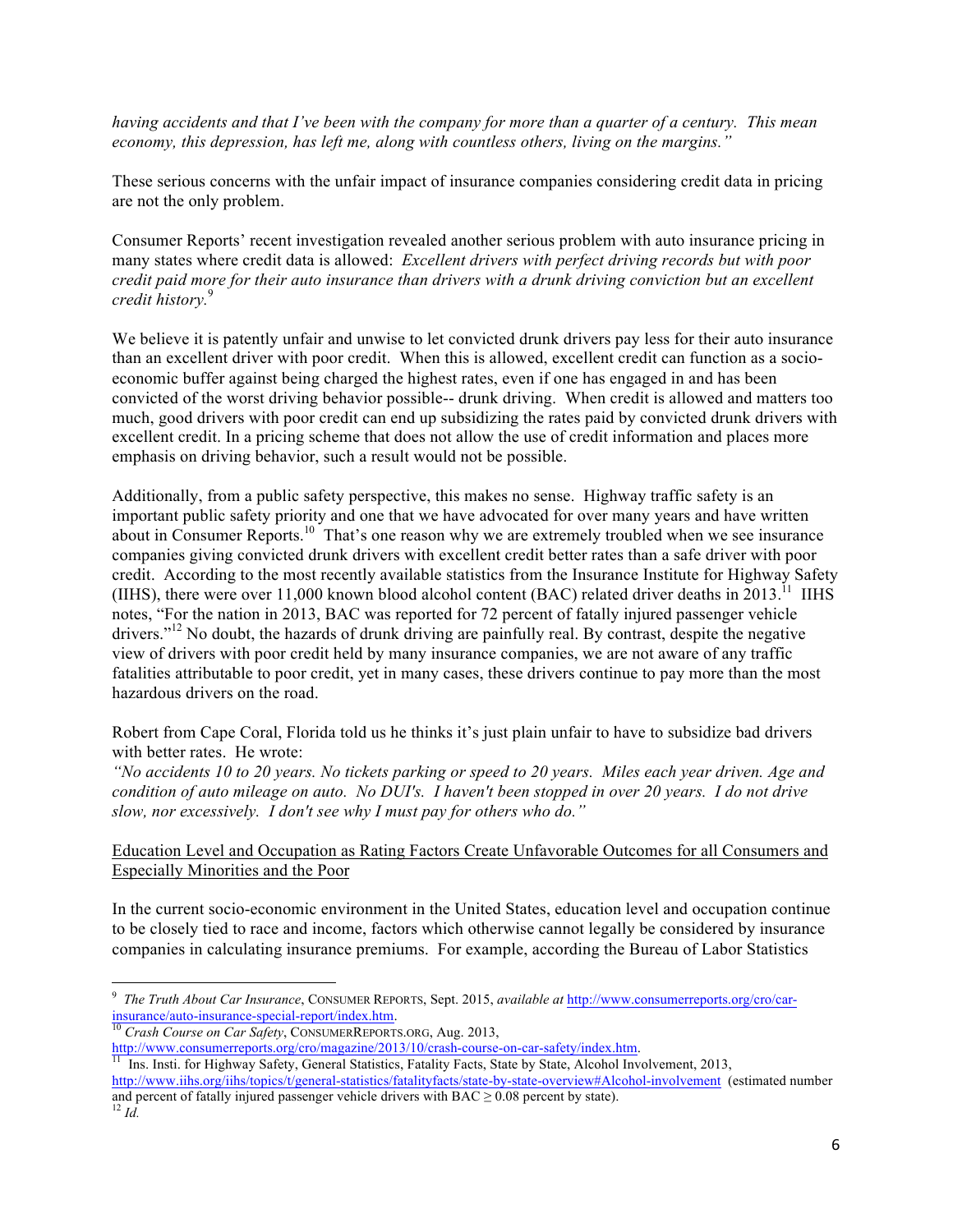most recently available data, in the 3<sup>rd</sup> Quarter of 2015, blacks aged 16 years or older are nearly twice as likely to be unemployed as whites in the same age group.<sup>13</sup> (Unemployed Whites = 4.5 percent versus 9.5 percent for Blacks 9.5%) The Hispanic unemployment rate of 6.5% for the same period and same age group is lower than Blacks' but still higher than Whites'. Also, according to the Bureau of Labor Statistics data from 2010as compared to Whites and Asians, a significantly smaller percentage of Blacks and Hispanics are employed in the highest paying occupations noted as the "management, professional or related fields" which are occupations that translate into lower auto insurance rates when occupation is considered in pricing. $14$ 

According to the National Center for Education Statistics, among 25 to 29 year olds, at present and historically speaking since 1920, Blacks and Latinos are less likely than Whites or Asians to have completed a high school diploma, earn a college degree and significantly less likely to have earned an advanced degree.<sup>15</sup> Blacks are approximately half as likely to hold bachelors degrees as Whites, and Hispanics are approximately one-third as likely to hold bachelors degrees as Whites in 2014. As for Masters degrees or higher, the gaps grow even larger with 9.0 percent of Whites holding such degrees, followed by 3.9 percent of Blacks and only 2.9 percent of Hispanics. When education level is considered in insurance pricing decisions, those with the least education will pay more. The Bureau of Labor Statistics reports that educational attainment is closely related to one's earning. Individuals with advanced degrees earn more than those with only bachelor degrees, some college but no degree, no college, high school diploma only, or no high school diploma.<sup>16</sup>

Thus, unless prohibited by a state, when insurance companies regularly base premiums on education level and/or occupation, those with lower levels of education (typically not White or Asian) and less lucrative professions (typically not White or Asian) can pay more for auto insurance due to their socio-economic standing despite a clean driving record.

The Western New York Law Center (WNYLC) recently documented the impact of such insurance pricing in Buffalo, New York.<sup>17</sup> The Center examined the impact on insurance premiums paid by drivers with clear records according to their education level and occupation. Many, though not all, insurance companies ask about and consider education level and occupation, according to the study. The WNYLC explained its methodology and after examining over 1,200 price quotes from 5 major insurers, and manipulating only two factors, education level and occupation, concluded that low-to-moderate income drivers are unfairly harmed by higher prices when education and occupation are used. <sup>18</sup>

<sup>&</sup>lt;sup>13</sup> U.S. Dep't of Labor, Bureau of Labor Statistics, Labor Force Statistics from the Current Population Survey,

http://www.bls.gov/web/empsit/cpsee\_e16.htm.<br><sup>14</sup> U.S. Dep't of Labor, Bureau of Labor Statistics, TED: The Economics Daily, Earnings and employment by occupation, race,

ethnicity, sex, 2010 (2011), http://www.bls.gov/opub/ted/2011/ted 20110914.htm.<br><sup>15</sup> Nat'l Ctr. For Educ. Statistics, Digest of Education Statistics, https://nces.ed.gov/programs/digest/d14/tables/dt14\_104.20.asp.<br><sup>16</sup> U.S

attainment in 2014 (2015), http://www.bls.gov/opub/ted/2015/median-weekly-earnings-by-education-gender-race-and-ethnicityin-2014.htm.<br><sup>17</sup> The Western N.Y. Law Ctr., Major Auto Insurers Charge Higher Rates to High School Graduates and Low Income

WORKERS 1-2 (2015), *available at* <u>http://wnylc.com/wp-content/uploads/2015/09/July-2015-Western-New-York-Law-Center-<br>Auto-Insurance-Report.pdf.<br><sup>18</sup> According to the Western New York Law Center. <sup>6</sup>Ultimate the Metal and</u>

According to the Western New York Law Center, "In the study, over 1,200 quotes were generated using the online quote systems for Progressive, Liberty Mutual, GEICO, Farmers Insurance, and State Farm. The quotes were generated for profiles of 30 year old females, males, and married couples. Each driver has a perfect driving record and drives a 2002 Honda Civic DX sedan. The individual or family rents their home and drives 10,000 miles per year. The only factors that were manipulated were the consumer's level of education and occupation. Education was moved from high school graduate/GED to Master's degree/greater than bachelors degree; and occupation was moved from bank teller to Vice President. The results indicate that those with lower socioeconomic class, lower level of education, and lower professional title paid more for auto insurance than those who have higher wages and higher education." *Id.* at 1-2 (pdf).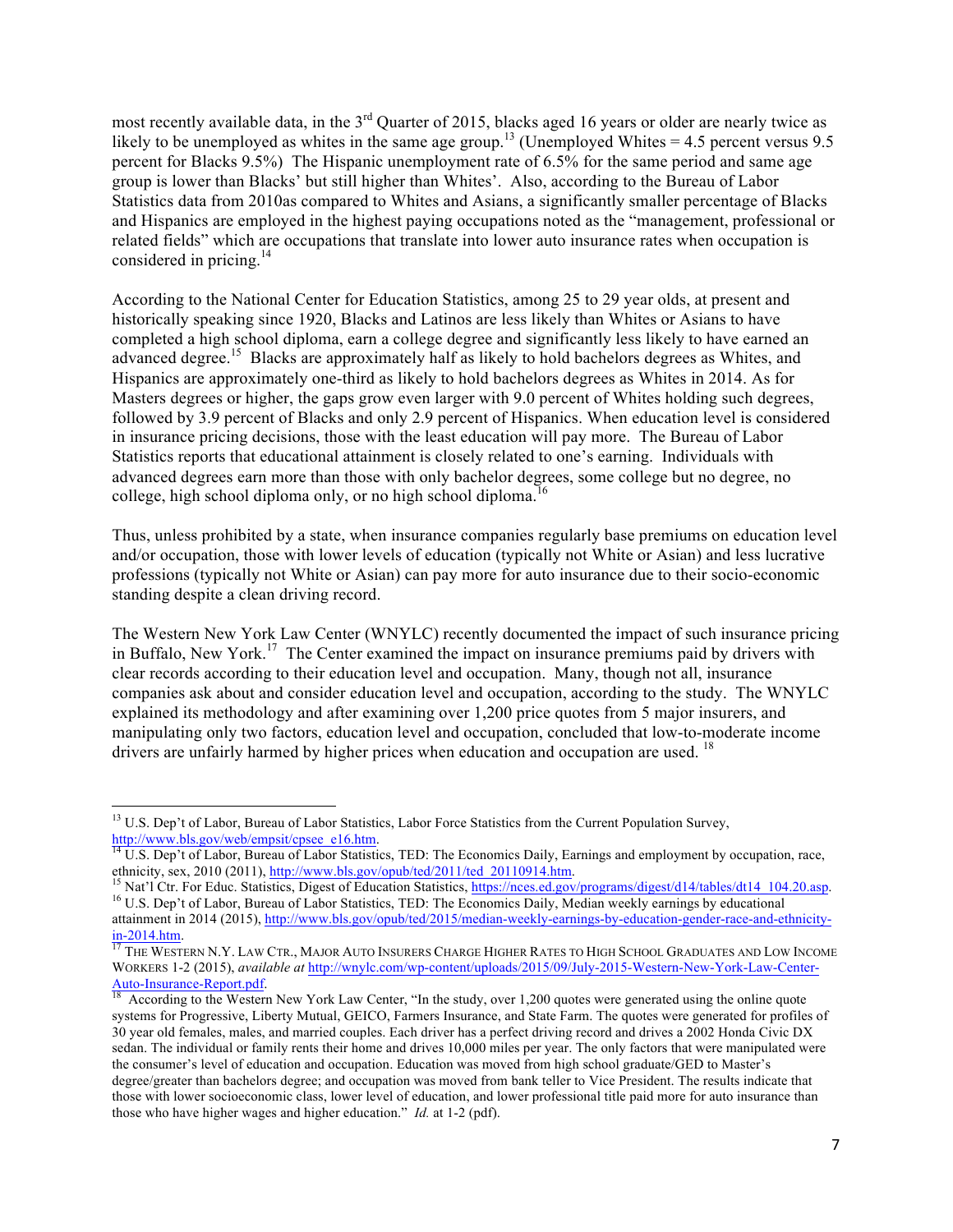## Marital Status

Consumer Federation of America (CFA) in July 2015 released a study concluding that one's marital status can have a dramatic impact on the price insurance companies charge consumers for auto insurance.<sup>19</sup> CFA rightly questions the fairness and relation to risk of using marital status to price insurance, particularly raising rates for widows whose husbands have died. CFA documented that some insurers were worse than others regarding how marital status is considered in pricing, to wit:

*"In the ten cities studied, four of six major insurers – GEICO, Farmers, Progressive, and Liberty — increased rates on state-mandated liability coverage for widows by an average of 20 percent. The fifth insurer, Nationwide, sometimes increased rates for widows. The sixth insurer, State Farm, did not vary the rates it charged because of marital status. All State Farm price quotes for a driver in a city were the same, regardless of whether the driver was single, separated, divorced, widowed, a domestic partner, or married."*

We join CFA in the call to state insurance commissioners to ban the use of marital status as a pricing factor in states where it is still permitted. Pat from Cumming, Georgia wrote us to say: *"Became widow Nov 14 - Insurance went up!!"* We know the impact for real people like Pat can be distressing. This is an unconscionable result that someone who loses their spouse should not have to endure.

## Price Optimization: How Shopping Habits Can Impact Pricing:

<u> 1989 - Johann Stein, fransk politik (d. 1989)</u>

In the last several months, several state insurance commissioners have acted to ban the practice of price optimization from the auto insurance marketplace. The practice uses data about the customer and statistical models to gauge how likely a consumer is to shop around for a better price, then charges those who are least likely to shop around more for their insurance. We think it is anti-consumer to charge customers more simply because they may not shop around. So far the practice is not allowed in several states as noted above. We urge the insurance commissioners in remaining states to follow the lead of the other states which do not allow such a practice. Price optimization is already prohibited in California, Florida, Indiana, Washington, Maryland, Ohio, Pennsylvania, Maine, the District of Columbia, Delaware, Montana, Rhode Island and Vermont.

## **Question 3: What are the benefits of using a broad selection of rating variables?**

Using a broad selection of rating variables allows for the evaluation of an insured to be based on multiple factors. However, the first consideration should always be fairness in auto insurance pricing, even if this means that fewer factors are allowed in pricing decisions and they are given different weights. In our view and as discussed, more rating factors are not necessarily better; the use of only fair and nondiscriminatory factors, properly weighed, is what's required.

## **Question 4: How has the expanded use of rating variables affected the affordability of auto insurance?**

To the extent that an expanded use of rating variables includes factors that tie closely to one's socioeconomic status, affordability of auto insurance is impacted. When insurance is priced to high, it becomes inaccessible for those who have the least. But affordability is an issue which impacts all drivers, whether they know it or not. It's easy to demonize some consumers who cannot afford to buy auto insurance assuming they choose not to buy a product they can easily afford. But raising insurance prices

<sup>&</sup>lt;sup>19</sup> Press Release, Consumer Fed'n of America, New Research Shows that Most Major Auto Insurers Vary Prices Considerably Based on Marital Status (July 27, 2015), *available at* http://consumerfed.org/press\_release/new-research-shows-that-most-majorauto-insurers-vary-prices-considerably-depending-on-marital-status/.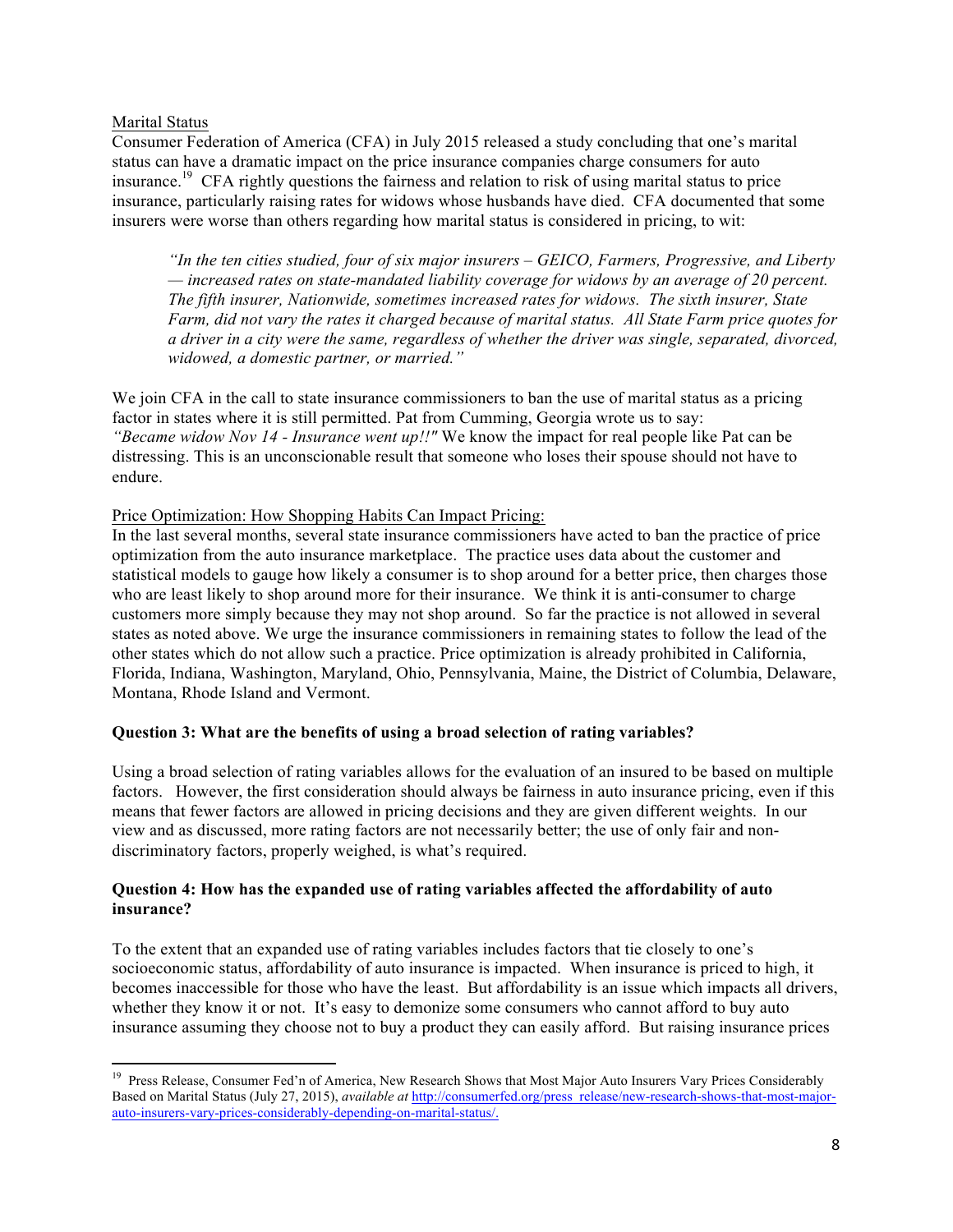for those with less education who do not work in high paying occupations, who may not have the highest credit ratings may put affordable insurance out of the hands of many good drivers. Such practices swell the ranks of the estimated 30 million uninsured motorists in the United States. <sup>20</sup> More uninsured motorists on the road translates into higher premiums for uninsured motorist coverage for those who do buy insurance. As a result, all drivers, uninsured and those with coverage, are impacted when insurance becomes unaffordable for the wrong reasons.

## **Question 5: Does the use of certain rating variables lead to more or less favorable consumer outcomes?**

As discussed earlier, basing auto insurance premiums first and foremost on driving related factors yields the most fair pricing results. Consumers experience less favorable outcomes when rating factors tied to socioeconomic factors are allowed, especially where those factors are given more weight than driving related factors. Decreased access to fairly priced insurance hurts everyone.

As to whether shopping can really yield better outcomes for consumers, according to a 2014 survey<sup>21</sup> by the Consumer Reports National Research Center, only 10 percent of 19,000 ConsumerReports.org subscribers who compared premiums found that they would save money by switching insurers. That doesn't mean shopping is a waste of time, but it does mean that there are limits to what shopping can yield. That's why fair pricing and a square deal on the front end should always be the marketplace rule and not the exception.

## **Question 6: Do outcomes vary by a consumer's socio-economic status?**

Yes, absolutely. Please see above.

# **Question 7: Are there rating variables that should not be allowed to be used?**

As noted above, we believe the following rating factors should be prohibited by law where they are still allowed: Credit-based data and scores; education level, occupation, marital status, and the practice of price optimization. The NAIC should examine all other non-driving related factors in use to determine if they should be prohibited or have a limited impact in pricing calculations, where this is not already required by state laws.

## **Question 8: Should other regulatory actions be taken?**

NAIC members should undertake market conduct surveys to learn more from insurers about their rating practices involving the factors we have identified which are unfairly driving up auto insurance.

In doing so, NAIC members should determine the impact of those practices not only on individual drivers but on entire communities.

The Federal Insurance Office should collect data sufficient to conduct a comprehensive review of auto insurance access and affordability of auto insurance.

<sup>&</sup>lt;u> 1989 - Johann Stein, fransk politik (d. 1989)</u> <sup>20</sup> Jeff Blyskal, *How to protect yourself against uninsured drivers*, CONSUMERREPORTS.ORG, Mar. 2, 2015, http://www.consumerreports.org/cro/news/2015/03/how-to-protect-yourself-against-uninsured-drivers/index.htm (citing data from the Insurance Research Center).

<sup>&</sup>lt;sup>21</sup> *Car Insurance Buying Guide*, CONSUMERREPORTS.ORG, Aug. 2015, http://www.consumerreports.org/cro/car-insurance/buyingguide.htm.